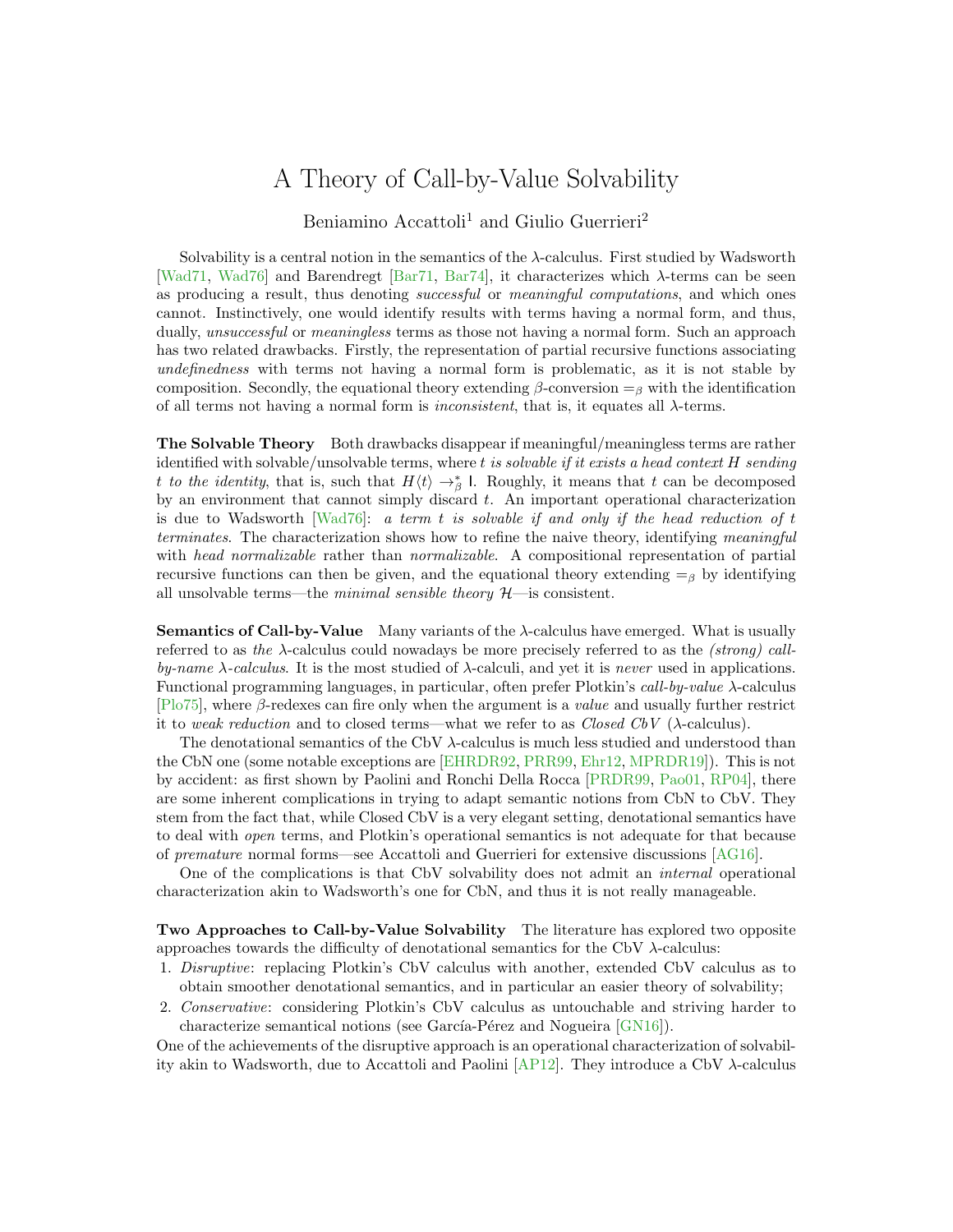## A Theory of Call-by-Value Solvability Accattoli, Guerrieri

with let expressions, called *value substitution calculus* (shortened to VSC), together with a *solv*ing reduction that terminates if and only if the term is solvable in the VSC. This is akin to what happens in CbN, where solvable terms are those for which head reduction terminates.

A reconciliation of the disruptive and the conservative approaches is obtained by Guerrieri et al. [\[GPR17\]](#page-2-11). On the one hand, they embrace the disruptive approach, as they study Carraro and Guerrieri's shuffling calculus [\[CG14\]](#page-2-12), another extensions of Plotkin's calculus which can be seen as a variant over the VSC and where Accattoli and Paolini's operational characterization of solvability smoothly transfers. On the other hand, they prove that a  $\lambda$ -term t is solvable in the shuffling calculus if and only if it is solvable in Plotkin's calculus. Therefore, the disruptive extension becomes a way to study the conservative notion of solvability for Plotkin's calculus.

Open Questions about CbV Solvability These works paved the way for a theory of CbV solvability analogous to the one in CbN. Such a theory however is still lacking. For instance, it is unknown whether CbV unsolvable terms can be consistently equated, *i.e.*, whether the *minimal* sensible theory by value  $\mathcal{H}_V$  is consistent. Further delicate points concern the characterization of CbV solvable terms via intersection types. In CbN, a term  $t$  is solvable if and only if  $t$  is typable with Gardner-de Carvalho's non-idempotent intersection types [\[Gar94,](#page-2-13) [dC07,](#page-2-14) [dC18\]](#page-2-15), also known as multi types. Moreover, one can extract quantitative operational information about solvable terms, namely the number of steps of the head strategy, which is a reasonable measure of time complexity for  $\lambda$ -terms (see Accattoli and Dal Lago [\[AD12\]](#page-2-16)), as well as the size of the head normal form, as first shown by de Carvalho  $\left[ dCO7, dC18 \right]$ .

In CbV, there exist characterizations of solvable terms via intersection and multi types [\[PRDR99,](#page-2-6) [KMRDR21\]](#page-2-17). Those type systems, however, are defective: contrarily to what claimed in those papers, their systems do not verify subject reduction (for [\[PRDR99\]](#page-2-6) subject expansion also fails). Carraro and Guerrieri [\[CG14\]](#page-2-12) characterize CbV solvability using relational semantics, but their characterization is not purely semantic (or type-theoretic) because it also needs the syntactic notion of CbV Taylor-Ehrhard expansion [\[Ehr12\]](#page-2-4). Additionally, from none of these characterizations it is possible to extract quantitative operational information. They all rely, indeed, on the shuffling calculus, for which it is unclear how to extract (from type derivations) the number of commuting conversion steps, and its time cost model is also unclear [\[AG16\]](#page-2-8).

Contributions We study all these questions, providing also a quantitative analysis of solvability via intersection types. Because of the quantitative aspect, we study solvability in the VSC rather than in the shuffling calculus. The VSC is indeed a better fit than the shuffling calculus for quantitative analyses, because its number of  $\beta$  steps is a reasonable time cost model and can be extracted from multi type derivations, as shown by Accattoli et al. [\[ACSC21,](#page-2-18) [AGL21\]](#page-2-19). In particular, we study CbV solvability via multi types. Our contributions are:

1. Multi types and CbV solvability: we characterize CbV solvability using Ehrhard's CbV multi

- types [\[Ehr12\]](#page-2-4), which are strongly related to linear logic. Namely, we prove that a term is CbV solvable if and only if it is typable with a certain kind of multi types deemed solvable and inspired by Paolini and Ronchi Della Rocca [\[PRDR99\]](#page-2-6);
- 2. Bounds from types: refining our solvable types, we extract the number of steps of solving reduction on a solvable term, together with the size of the solving normal form. This study re-casts de Carvalho's results in CbV, but it also requires new concepts.

While solvability is certainly subtler in CbV than in CbN, our contributions show that, if the presentation of CbV is carefully crafted, then a solid theory of CbV solvability is possible. In fact, we obtain a theory comparable to the one in CbN. This is our main achievement.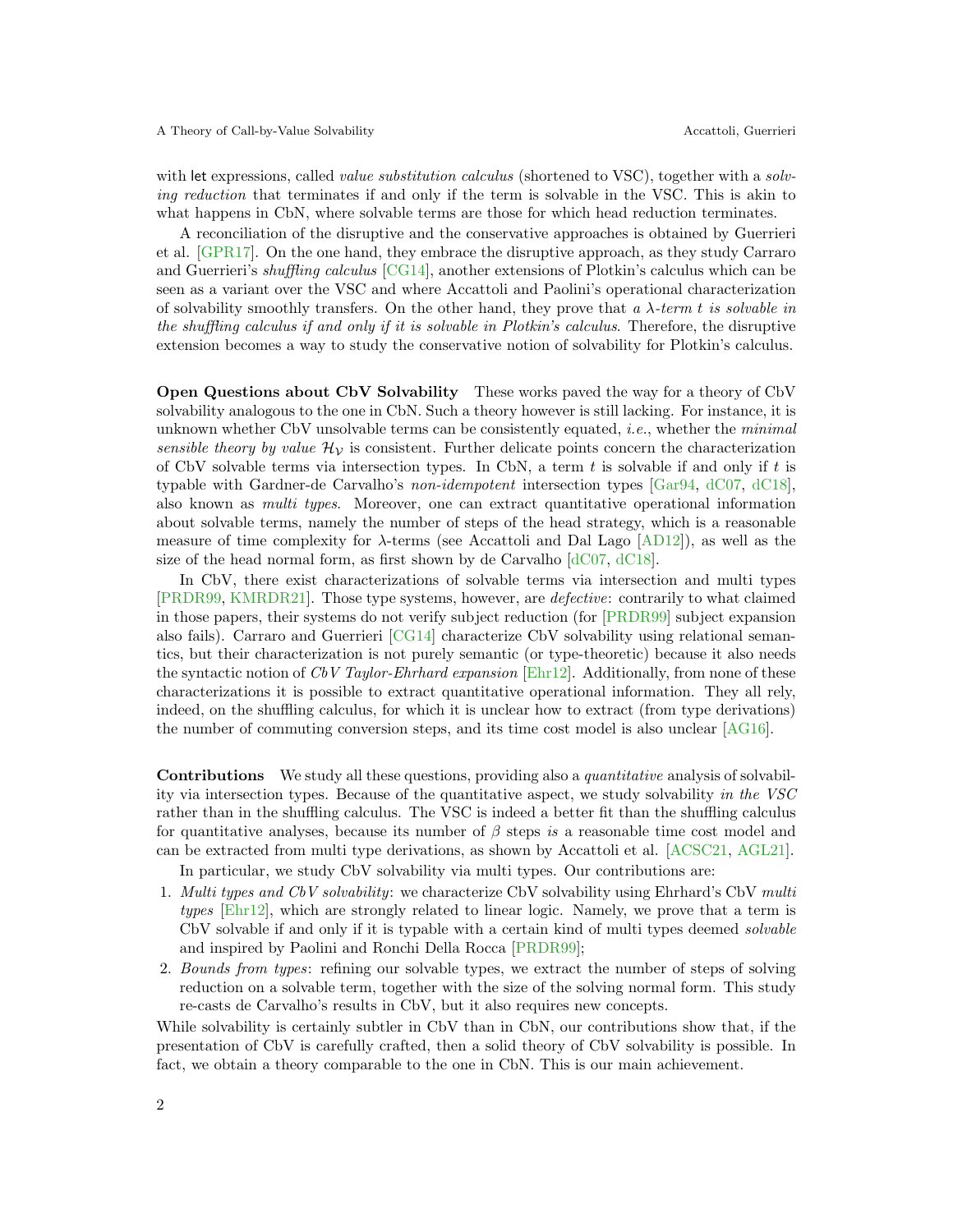## References

- <span id="page-2-18"></span>[ACSC21] Beniamino Accattoli, Andrea Condoluci, and Claudio Sacerdoti Coen. Strong call-byvalue is reasonable, implosively. In LICS, pages 1–14. IEEE, 2021.
- <span id="page-2-16"></span>[AD12] Beniamino Accattoli and Ugo Dal Lago. On the Invariance of the Unitary Cost Model for Head Reduction. In RTA, pages 22–37, 2012.
- <span id="page-2-8"></span>[AG16] Beniamino Accattoli and Giulio Guerrieri. Open Call-by-Value. In *Programming Lan*guages and Systems - 14th Asian Symposium, APLAS 2016, volume 10017 of Lecture Notes in Computer Science, pages 206–226. Springer, 2016.
- <span id="page-2-19"></span>[AGL21] Beniamino Accattoli, Giulio Guerrieri, and Maico Leberle. Semantic bounds and strong call-by-value normalization.  $CoRR$ , abs/2104.13979, 2021.
- <span id="page-2-10"></span>[AP12] Beniamino Accattoli and Luca Paolini. Call-by-value solvability, revisited. In Functional and Logic Programming - 11th International Symposium, FLOPS 2012, Kobe, Japan, May 23-25, 2012. Proceedings, pages 4–16, 2012.
- <span id="page-2-0"></span>[Bar71] Hendrik Pieter Barendregt. Some extensional term models for combinatory logics and l calculi. PhD thesis, Univ. Utrecht, 1971.
- <span id="page-2-1"></span>[Bar74] Hendrik Pieter Barendregt. Solvability in lambda-calculi. Journal of Symbolic Logic -JSYML, pages 372–372, 01 1974.
- <span id="page-2-12"></span>[CG14] Alberto Carraro and Giulio Guerrieri. A semantical and operational account of callby-value solvability. In Foundations of Software Science and Computation Structures - 17th International Conference, FOSSACS 2014, Grenoble, France, April 5-13, 2014, Proceedings, pages 103–118, 2014.
- <span id="page-2-14"></span>[dC07] Daniel de Carvalho. Sémantiques de la logique linéaire et temps de calcul. Thèse de doctorat, Université Aix-Marseille II, 2007.
- <span id="page-2-15"></span>[dC18] Daniel de Carvalho. Execution time of  $\lambda$ -terms via denotational semantics and intersection types. Math. Str. in Comput. Sci., 28(7):1169–1203, 2018.
- <span id="page-2-4"></span>[Ehr12] Thomas Ehrhard. Collapsing non-idempotent intersection types. In CSL, pages 259–273, 2012.
- <span id="page-2-3"></span>[EHRDR92] Lavinia Egidi, Furio Honsell, and Simona Ronchi Della Rocca. Operational, denotational and logical descriptions: a case study. Fundam. Inform., 16(1):149–169, 1992.
- <span id="page-2-13"></span>[Gar94] Philippa Gardner. Discovering needed reductions using type theory. In TACS '94, volume 789 of Lecture Notes in Computer Science, pages 555–574. Springer, 1994.
- <span id="page-2-9"></span>[GN16] Alvaro García-Pérez and Pablo Nogueira. No solvable lambda-value term left behind. Logical Methods in Computer Science, 12(2), 2016.
- <span id="page-2-11"></span>[GPR17] Giulio Guerrieri, Luca Paolini, and Simona Ronchi Della Rocca. Standardization and conservativity of a refined call-by-value lambda-calculus. Logical Methods in Computer Science, 13(4), 2017.
- <span id="page-2-17"></span>[KMRDR21] Axel Kerinec, Giulio Manzonetto, and Simona Ronchi Della Rocca. Call-by-value, again! In FSCD, volume 195 of  $LIPIcs$ , pages 7:1–7:18. Schloss Dagstuhl - Leibniz-Zentrum für Informatik, 2021.
- <span id="page-2-5"></span>[MPRDR19] Giulio Manzonetto, Michele Pagani, and Simona Ronchi Della Rocca. New semantical insights into call-by-value  $\lambda$ -calculus. Fundam. Inform., 170(1-3):241–265, 2019.
- <span id="page-2-7"></span>[Pao01] Luca Paolini. Call-by-value separability and computability. In Theoretical Computer Science, 7th Italian Conference, ICTCS 2001, Torino, Italy, October 4-6, 2001, Proceedings, pages 74–89, 2001.
- <span id="page-2-2"></span>[Plo75] Gordon D. Plotkin. Call-by-Name, Call-by-Value and the lambda-Calculus. Theoretical Computer Science, 1(2):125–159, 1975.
- <span id="page-2-6"></span>[PRDR99] Luca Paolini and Simona Ronchi Della Rocca. Call-by-value solvability. RAIRO Theor. Informatics Appl., 33(6):507–534, 1999.